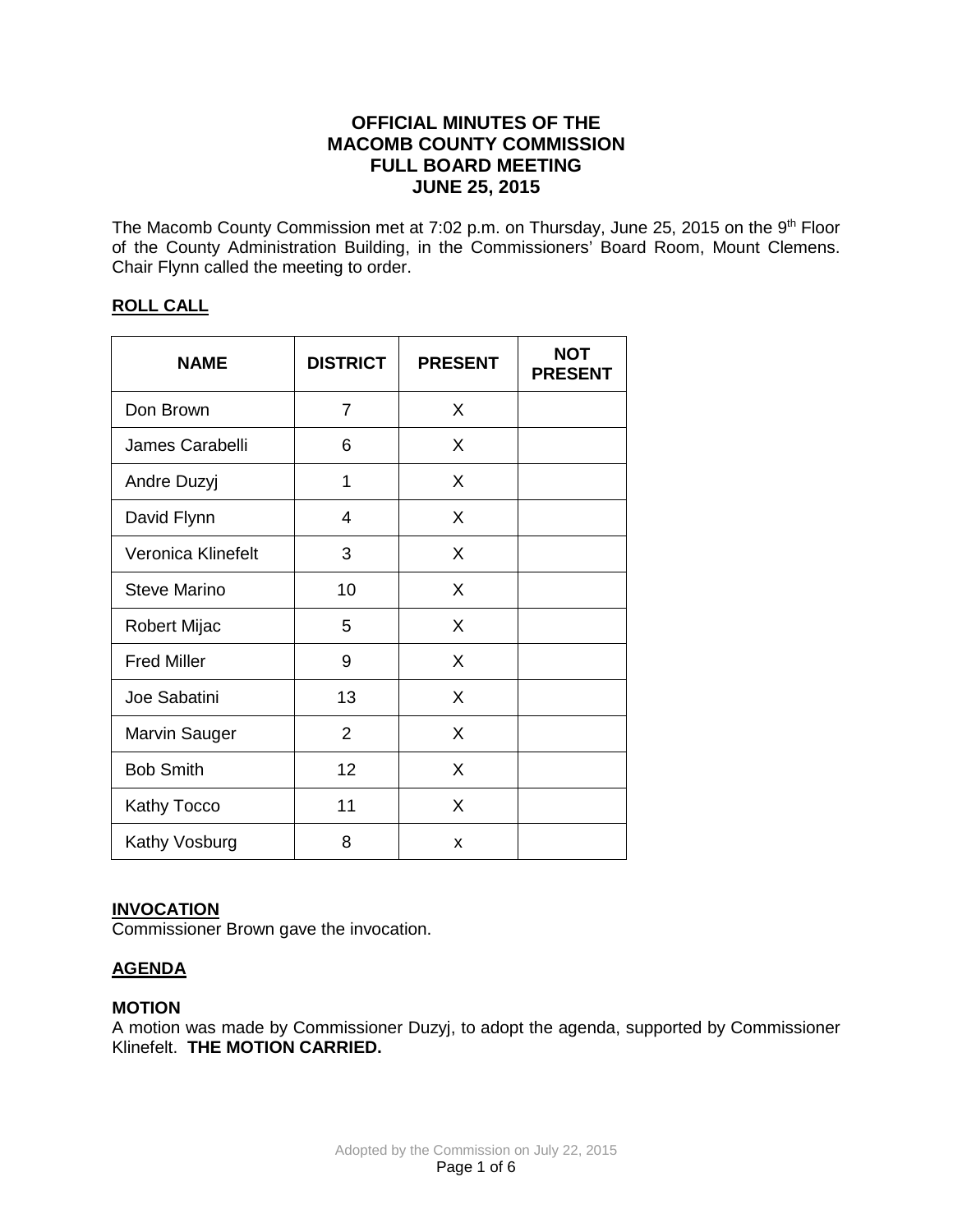# **MINUTES**

### **MOTION**

A motion was made by Commissioner Marino, to approve the minutes dated May 14, 2015 and June 11, 2015 (FB), supported by Commissioner Mijac. **THE MOTION CARRIED.** 

### **PUBLIC PARTICIPATION**

None

# **CORRESPONDENCE FROM EXECUTIVE**

None

# **PROCLAMATIONS**

# **MOTION**

A motion was made by Commissioner Carabelli, to adopt the following Proclamation, supported by Commissioner Brown.

**R15-146** Recognizing August 27-30, 2015 as Bassmaster Week (offered by Board Chair on behalf of Board; recommended by Infrastructure/Economic Development Committee on 06/23/15).

# **THE MOTION CARRIED.**

# **PRESENTATION OF PROCLAMATIONS:**

- a) Wayne Oehmke, President of the Sterling Heights Chamber of Commerce/ Bassmaster Week (Presented by Board Chair Dave Flynn)
- b) Jan Robertjohn (Presented by Commissioner Sabatini)
- c) Volunteer Award Winners

# **INFRASTRUCTURE / ECONOMIC DEV. JOINT COMMITTEE MEETINGS – June 23, 2015** No report.

### **FINANCE COMMITTEE MEETING – June 24, 2015**

The reading of the recommendations from the Finance Committee was waived and a motion was made by Chair Miller, supported by Vice-Chair Brown, to adopt the committee recommendations.

- **R15-147** Approve a one-year extension of the contract with Nickel & Saph, Inc., to provide property and casualty brokerage and consulting services; the term of this contract is July 1, 2015 through June 30, 2016, in the amount of \$54,000; further, a copy of this Board of Commissioners' action is directed to be delivered forthwith to the Office of the County Executive.
- **R15-148** Approve a contract between the County of Macomb and the low qualified bidder, Best Asphalt, Inc., in the amount of \$1,093,100 (base bid including Alternate 1B deducting Voluntary Alternate) for the 2015 Paving Projects; funds for this project are available in the Capital Plan; further, a copy of this Board of Commissioners' action is directed to be delivered forthwith to the Office of the County Executive.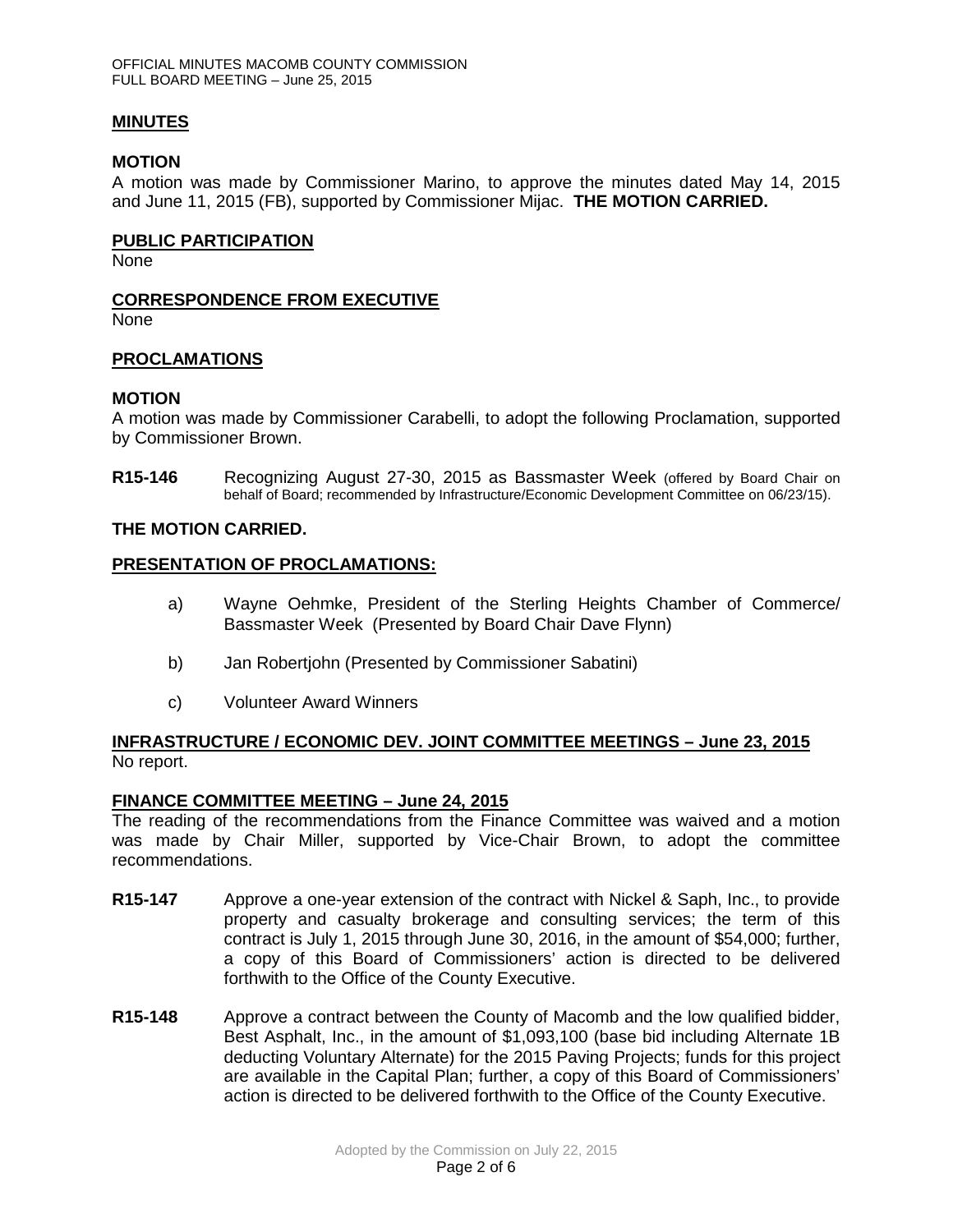- **R15-149** Approve a contract between the Department of Roads and City of Fraser outlining the scope of work and cost sharing for concrete pavement repairs on 14 Mile Road from Hayes Road to Utica Road; further, a copy of this Board of Commissioners' action is directed to be delivered forthwith to the Office of the County Executive.
- **R15-150** Approve a contract between the Department of Roads and Macomb Township outlining the scope of work and cost sharing for the widening of North Avenue from M-59 to 21 Mile Road; further, a copy of this Board of Commissioners' action is directed to be delivered forthwith to the Office of the County Executive.
- **R15-151** Approve a contract between the Department of Roads and Washington Township outlining the scope of work and cost sharing for the reconstruction of streets within the Applewood Subdivision; further, a copy of this Board of Commissioners' action is directed to be delivered forthwith to the Office of the County Executive.
- **R15-152** Approve a contract between the Department of Roads and Washington Township outlining the scope of work and cost sharing for the reconstruction of streets within the Applewood Subdivision, the costs for which will be shared 50/50 between Department of Roads and Township; further, a copy of this Board of Commissioners' action is directed to be delivered forthwith to the Office of the County Executive.
- **R15-153** Approve a contract between the Department of Roads and Washington Township outlining the scope of work and cost sharing for the widening of Van Dyke between West Road and Campground Road; further, a copy of this Board of Commissioners' action is directed to be delivered forthwith to the Office of the County Executive.
- **R15-154** Approve the award of bid and contract for the 2015 Pavement Preservation Program to Cipparrone Contracting, Inc., in the amount of \$1,951,224.14; further, a copy of this Board of Commissioners' action is directed to be delivered forthwith to the Office of the County Executive.
- **R15-155** Approve a contract between the Department of Roads and URS outlining the scope of work and costs for staffing of the Traffic Operations Center for Fiscal Year 2015/2016; further, a copy of this Board of Commissioners' action is directed to be delivered forthwith to the Office of the County Executive.
- **R15-156** Authorize Jordan Harvey to purchase five months of military service time in the Macomb County Employees' Retirement System under State Law MCLA 46.12a(14); further, a copy of this Board of Commissioners' action is directed to be delivered forthwith to the Office of the County Executive.

# **THE MOTION CARRIED.**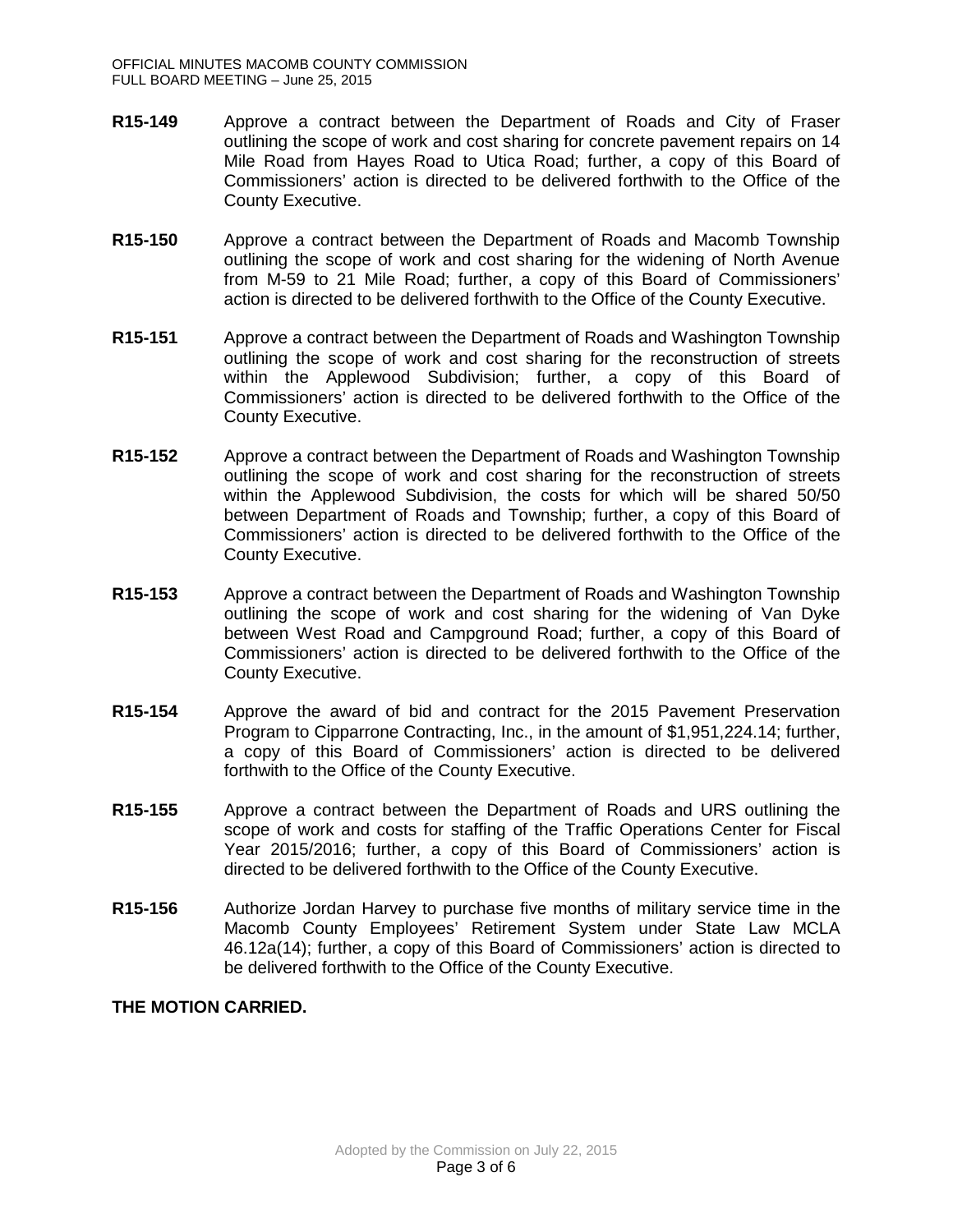# **BOARD CHAIR REPORT**

### **MOTION**

**R15-157** A motion was made by Commissioner Marino, to receive and file the Board Chair report, supported by Commissioner Carabelli. **THE MOTION CARRIED.**

### **RESOLUTIONS**

### **MOTION**

A motion was made by Commissioner Carabelli, to adopt the following Resolution, supported by Commissioner Vosburg.

**R15-158** Authorizing Actions in Connection with the Issuance of the North Gratiot Interceptor Drain Drainage District Drain Refunding Bonds, Series 2015 (Limited Tax General Obligation) (offered by Board Chair on behalf of Board; recommended by Finance Committee on 06/24/15).

#### **THE MOTION CARRIED.**

#### **MOTION**

A motion was made by Commissioner Marino, to adopt the following Resolution, supported by Commissioner Carabelli.

**R15-159** Establishing Legislative Priorities to Guide the Review and Adoption of the FY2016 County Budget (offered by Board; recommended by Finance Committee on 06/24/15).

#### **FRIENDLY AMENDMENT**

Commissioner Marino offered a friendly amendment to add language to the end of the resolution to read: *(Note: Defined Benefit Plans will be closed to new employees starting January 1, 2016).* Commissioners Carabelli and Marino accepted the friendly amendment. **THE MOTION CARRIED WITH THE FRIENDLY AMENDMENT.**

#### **MOTION**

A motion was made by Commissioner Miller, to adopt the following Resolution, supported by Commissioner Brown.

**R15-160** Supporting Michigan House Bill No. 4724 to Amend the Michigan Election Law to allow a "No Reason" Absentee Ballot (offered by Miller; **include all Commissioners as**  sponsors; recommended by Finance Committee on 06/24/15).

### **THE MOTION CARRIED.**

#### **MOTION**

A motion was made by Commissioner Miller, to adopt the following Resolution, supported by Commissioner Smith.

**R15-161** Supporting Michigan Senate Resolution No. 66 and U.S. House Resolution No. 233 to urge Iran to immediately release Michigan resident Amir Hekmati (offered by Miller; recommended by Finance Committee on 06/24/15).

#### **THE MOTION CARRIED.**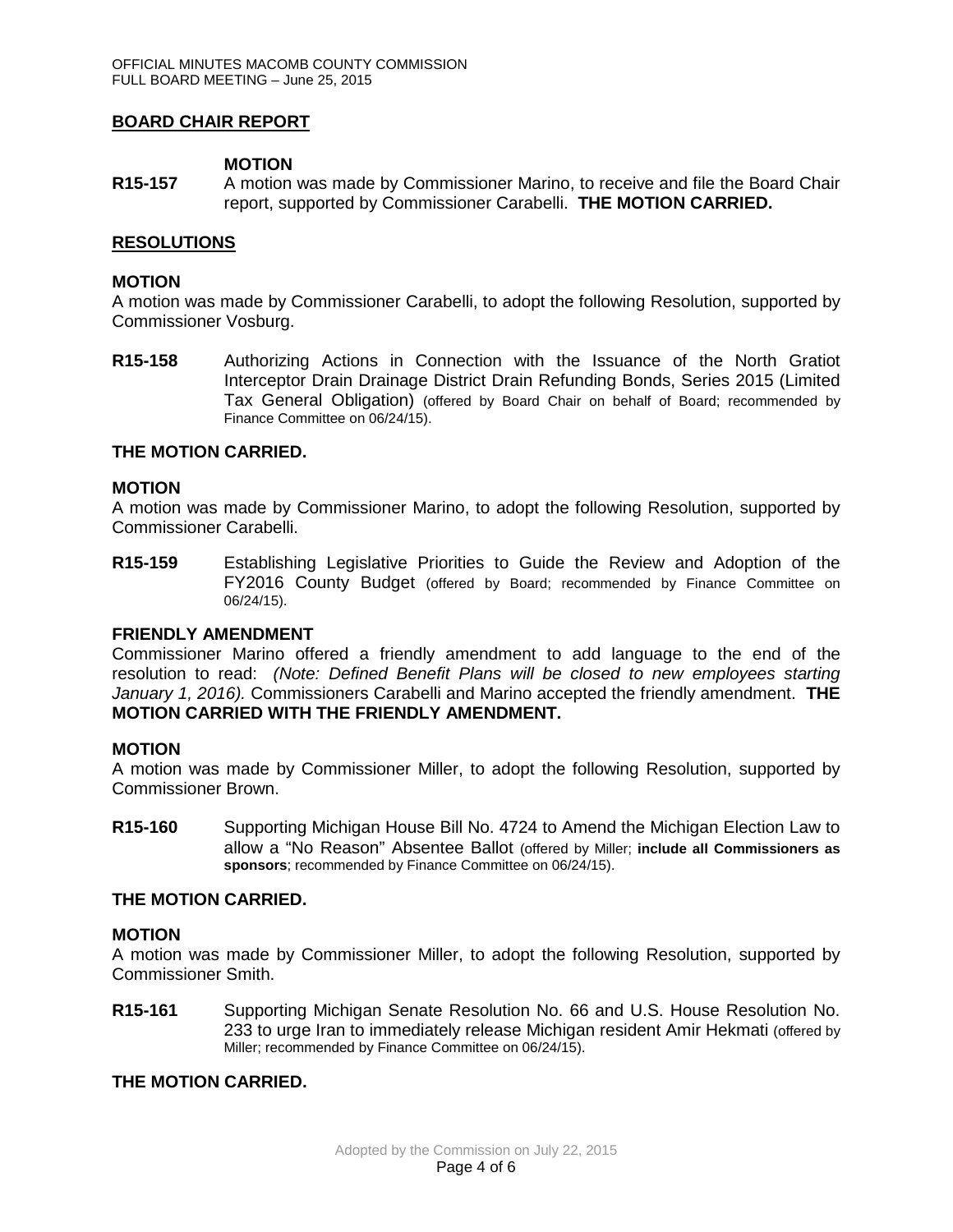# **NEW BUSINESS**

Commissioner Vosburg spoke regarding SEMCOG announcing that Commissioner Carabelli was elected to the Regional Review Counsel as an alternate and he was elected as a delegate to the Transportation Advisory Counsel.

Commissioner Sabatini updated the Commission about the draft of the Audit Financial Statements for FY2014 and indicated there are a number of changes. Once finalized, copies will be distributed.

Commissioner Marino spoke as a follow up to Commissioner Sabatini's comment.

Commissioner Tocco and Commissioner Vosburg agreed to move the Finance Committee meeting of July 22<sup>nd</sup> to 8 am and have Full Board immediately following.

# **PUBLIC PARTICIPATION**

None

# **ROLL CALL**

| <b>NAME</b>          | <b>DISTRICT</b> | <b>PRESENT</b> | <b>NOT</b><br><b>PRESENT</b> |
|----------------------|-----------------|----------------|------------------------------|
| Don Brown            | $\overline{7}$  | X              |                              |
| James Carabelli      | 6               | X              |                              |
| Andre Duzyj          | 1               | X              |                              |
| David Flynn          | $\overline{4}$  | X              |                              |
| Veronica Klinefelt   | 3               | X              |                              |
| <b>Steve Marino</b>  | 10              | X              |                              |
| Robert Mijac         | 5               | X              |                              |
| <b>Fred Miller</b>   | 9               | X              |                              |
| Joe Sabatini         | 13              | X              |                              |
| <b>Marvin Sauger</b> | 2               | X              |                              |
| <b>Bob Smith</b>     | 12              | X              |                              |
| <b>Kathy Tocco</b>   | 11              | X              |                              |
| Kathy Vosburg        | 8               | X              |                              |